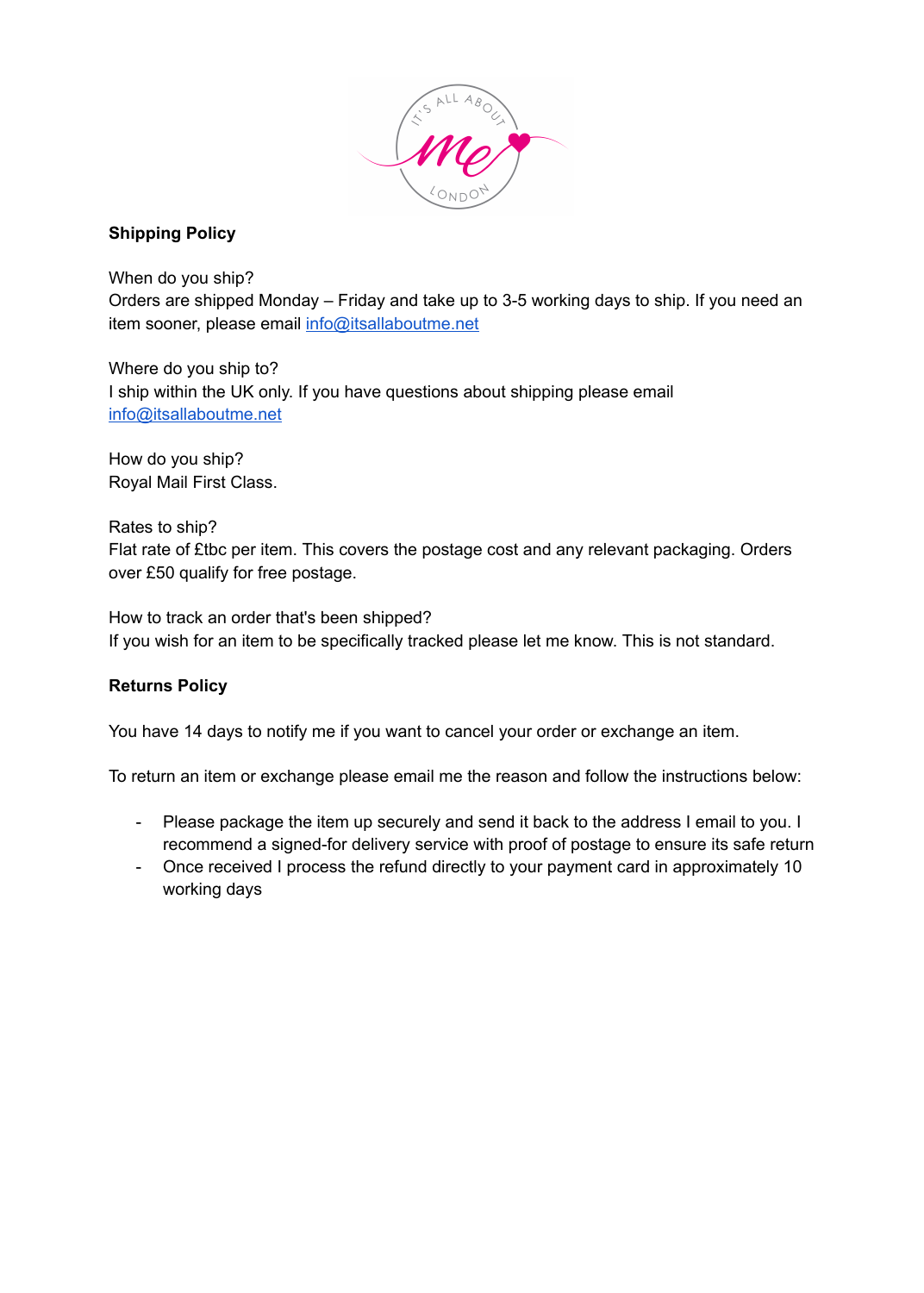# **PRIVACY POLICY**

# **It's All About Me Privacy Policy**

This Privacy Policy describes how your personal information is collected, used, and shared when you visit or make a purchase from (the "Site").

## PERSONAL INFORMATION WE COLLECT

When you visit the Site, we automatically collect certain information about your device, including information about your web browser, IP address, time zone, and some of the cookies that are installed on your device. Additionally, as you browse the Site, we collect information about the individual web pages or products that you view, what websites or search terms referred you to the Site, and information about how you interact with the Site. We refer to this automatically-collected information as "Device Information."

We collect Device Information using the following technologies:

- "Cookies" are data files that are placed on your device or computer and often include an anonymous unique identifier. For more information about cookies, and how to disable cookies, visit http://www.allaboutcookies.org.

- "Log files" track actions occurring on the Site, and collect data including your IP address, browser type, Internet service provider, referring/exit pages, and date/time stamps. - "Web beacons," "tags," and "pixels" are electronic files used to record information about how you browse the Site.

Additionally when you make a purchase or attempt to make a purchase through the Site, we collect certain information from you, including your name, billing address, shipping address, payment information (including credit card numbers), email address, and phone number. We refer to this information as "Order Information."

When we talk about "Personal Information" in this Privacy Policy, we are talking both about Device Information and Order Information.

## HOW DO WE USE YOUR PERSONAL INFORMATION?